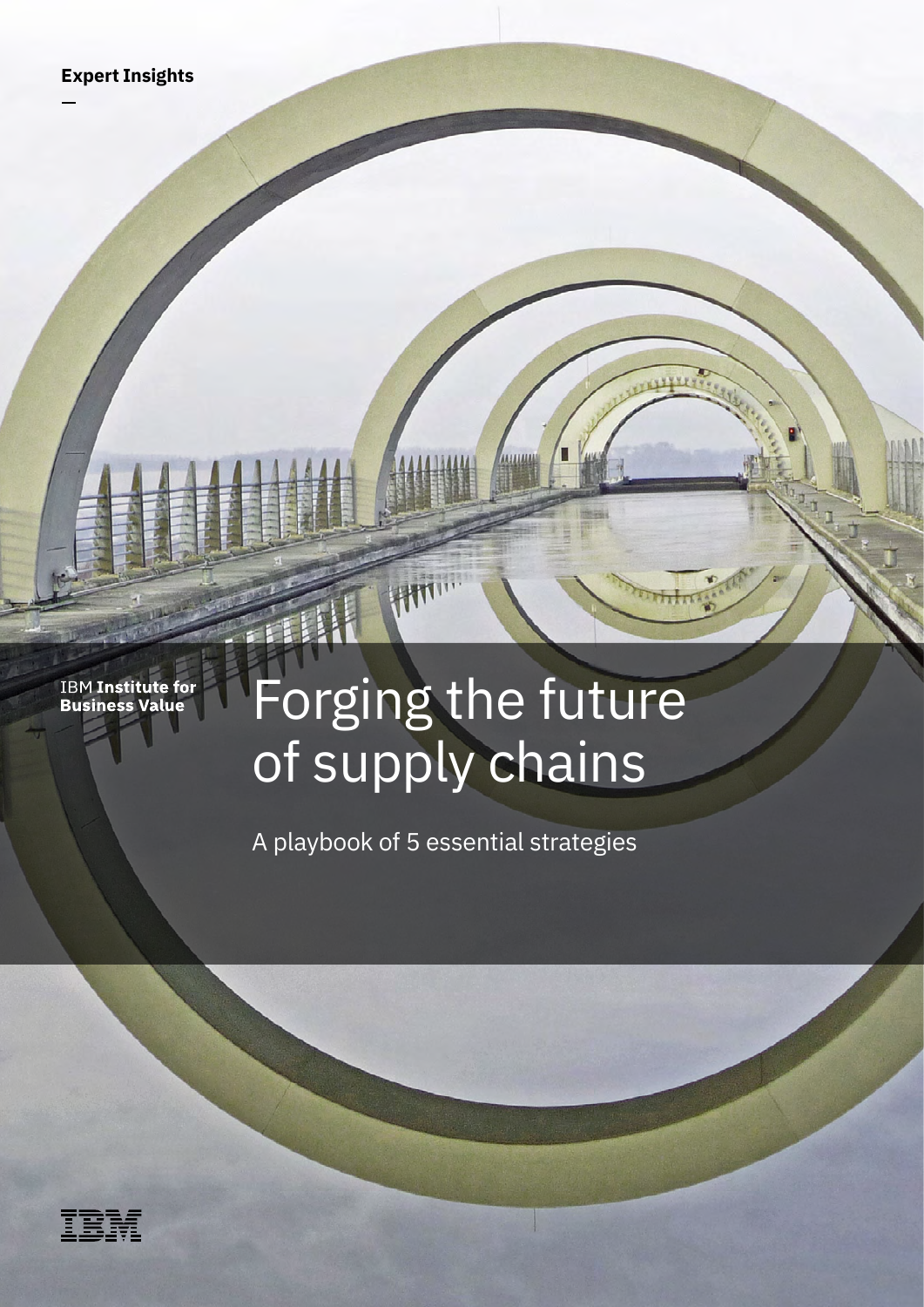### Experts on this topic

**In collaboration with IBM Think Circle members Brian Thornley, Dr. Dirk Holbach, and Jeroen Diderich.**



### **Jonathan Wright**

Managing Partner, Supply Chain and Finance Transformation, Sustainability, IBM [linkedin.com/in/jonathanwright2](https://www.linkedin.com/in/jonathanwright2) [Jonathan.Wright@ibm.com](mailto:Jonathan.Wright%40ibm.com?subject=)



### **Sheri Hinish**

Sustainability Services Lead, Enterprise Sustainability Offering Workflow Leader, IBM [linkedin.com/in/supplychainqueen](https://www.linkedin.com/in/supplychainqueen) [Sheri.Hinish@ibm.com](mailto:Sheri.Hinish%40ibm.com?subject=)

Recognized for his thought leadership and work in supply chain and operations, Jonathan Wright has spent his consulting career transforming global operations for large multinational corporations. His experience in digital strategies, analytics, customer service, supply chain operations, procurement, and cost-reduction programs and order-to-cash spans numerous industry sectors, including retail, consumer products, telecommunications, travel, and healthcare.

Sheri Hinish's goal is simply to make a meaningful impact for the clients, colleagues, partners, and communities she serves. She helps customers design and build supply chains of the future that empower the human experience, strategically champion stewardship, and create change that is impactful, equitable, responsible, and profitable. Sheri is recognized as the 2021 Top Supply Chain Leader by Supply Chain Digital; a 2022, 2021, 2020, and 2019 Supply & Demand Chain Executive Pro to Know; the People's Choice 2020 Global Woman in Supply Chain Leader; a Corporate Vision Excellence award recipient for the 2020 Most Influential Leader in Supply Chain & Technology; and a trusted partner for insights in supply chain, retail, manufacturing, sustainability, and the sustainability development goals (SDGs).



### **Karen Butner**

Global Research Lead, IBM Institute for Business Value [linkedin.com/in/karenvbutner](https://www.linkedin.com/in/karenvbutner) [butner@us.ibm.com](mailto:butner%40us.ibm.com?subject=)

As the IBM Institute for Business Value (IBV) Global Research Leader for Virtual Enterprise, Sustainable Supply Chains, and Intelligent Workflow Automation, Karen Butner is responsible for market insights, industry trends, and thought leadership development and deployment. The IBV uses data-driven research and expert analysis to deliver thought-provoking insights to business leaders about emerging trends, opportunities, and challenges. Karen is frequently invited to speak at international conferences and is widely quoted in leading business and industry publications. Her passion is to bring insights to clients in the development of their strategies and improvement agendas along their digital transformation journey.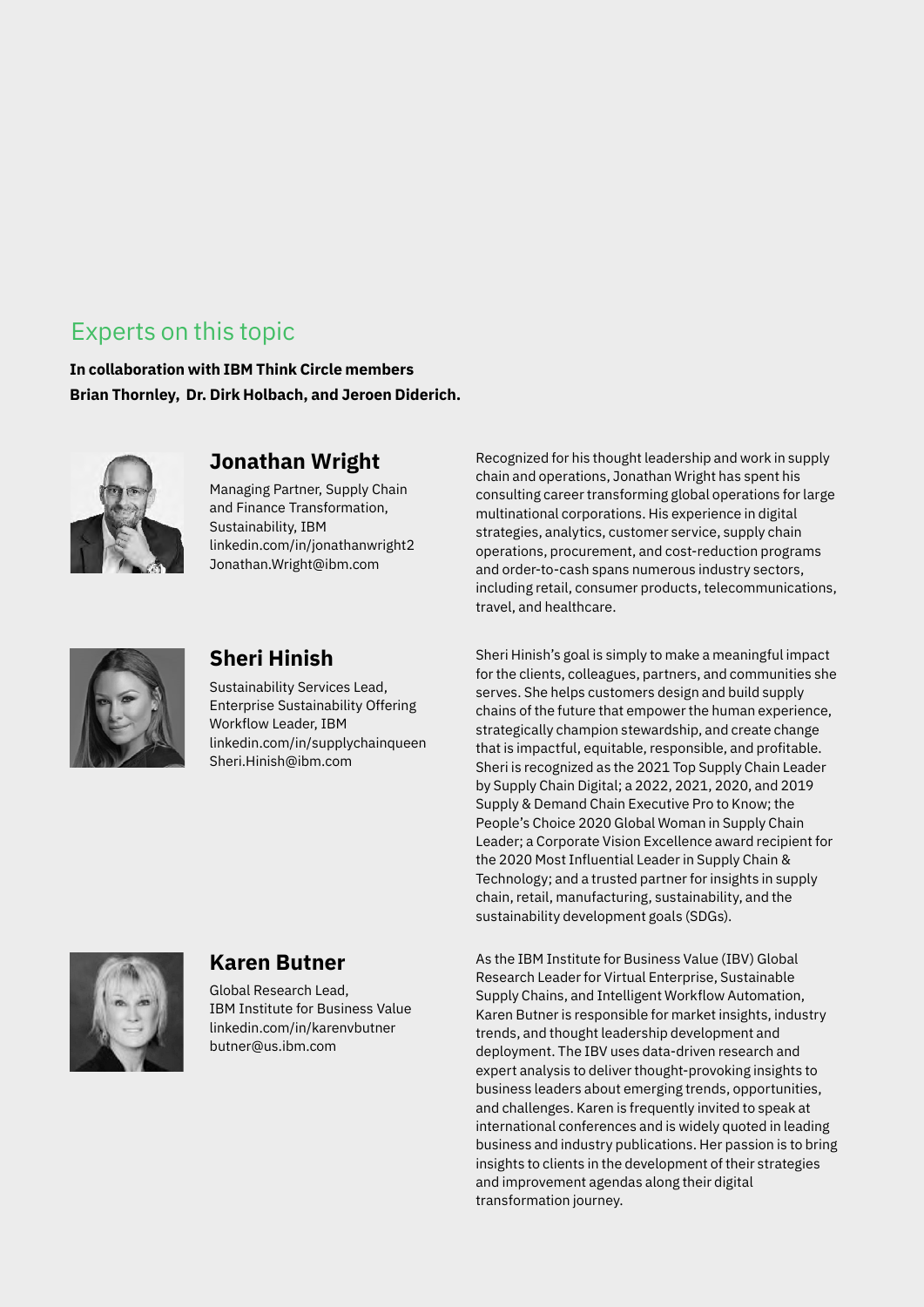### "We will never return to where we were before."

**CSCO**, IBM Think Circle

### **Renewed resiliency**

Keep one foot in the present and the other firmly planted to shape the future. The pandemic illuminated how flexibility and adaptability in supply chains need to support agility with digitization and automation on steroids powered by risk management models.

#### **Workforce evolution**

New technology-driven possibilities for collaborative work—anywhere and anytime—provide powerful virtualization opportunities and an imperative to re-examine workflows with the creation of new human-technology relationships.

#### **Humanizing sustainability**

Humanizing the sustainability emergency includes not just a tunnel-vison focus on carbon, but inclusion of the other critical risks that may be larger: biodiversity loss, water scarcity, air pollution, ocean health, and overconsumption.

### Key takeaways **Meeting the moment:** Obstacles and opportunities

The buzz around supply chains has been intense. Pandemic disruption heightened awareness of the complexity of supply chains and how important they are to our communities and economies. Now rising factors, including inflationary pressures, have intensified the spotlight (see Figure 1). Supply chain leaders in 2022 find themselves cast as both heroes and villains, confidantes and advisors, with renewed authority and expanded responsibility. Chief supply chain officers (CSCOs) face fresh demands for sustainability, adaptability, and value creation—all of which can expose new risks as well as enhanced opportunities (see Figure 2).

In this catalytic environment, the IBM Institute for Business Value (IBV) brought together the top supply chain executives from dozens of leading organizations as part of the IBM Think Circle to explore the key lessons and action points for this moment. Drawn from a series of open-forum discussions (called Circles), as well as quantitative primary research from extensive C-suite data, the IBV has identified 5 top playbook essentials for supply chain leaders for 2022—and beyond.

These 5 imperatives encapsulate strategies being pursued to embrace and reimagine the supply chain of the future. Expectations include digital transformation, improved sustainability, and workforce evolution, as supply operations adapt to meet the immediate and evolving needs of customers, employees, shareholders, and society. "We will never return to where we were before," one CSCO observed.

CSCOs who rise to this moment and embrace higher-value strategic initiatives can distinguish themselves, their teams, and their organizations. The playbook for 2022 and beyond requires CEOs to straddle the present and the future. Keeping a focus on how supply chains can operate tomorrow is essential to succeeding today.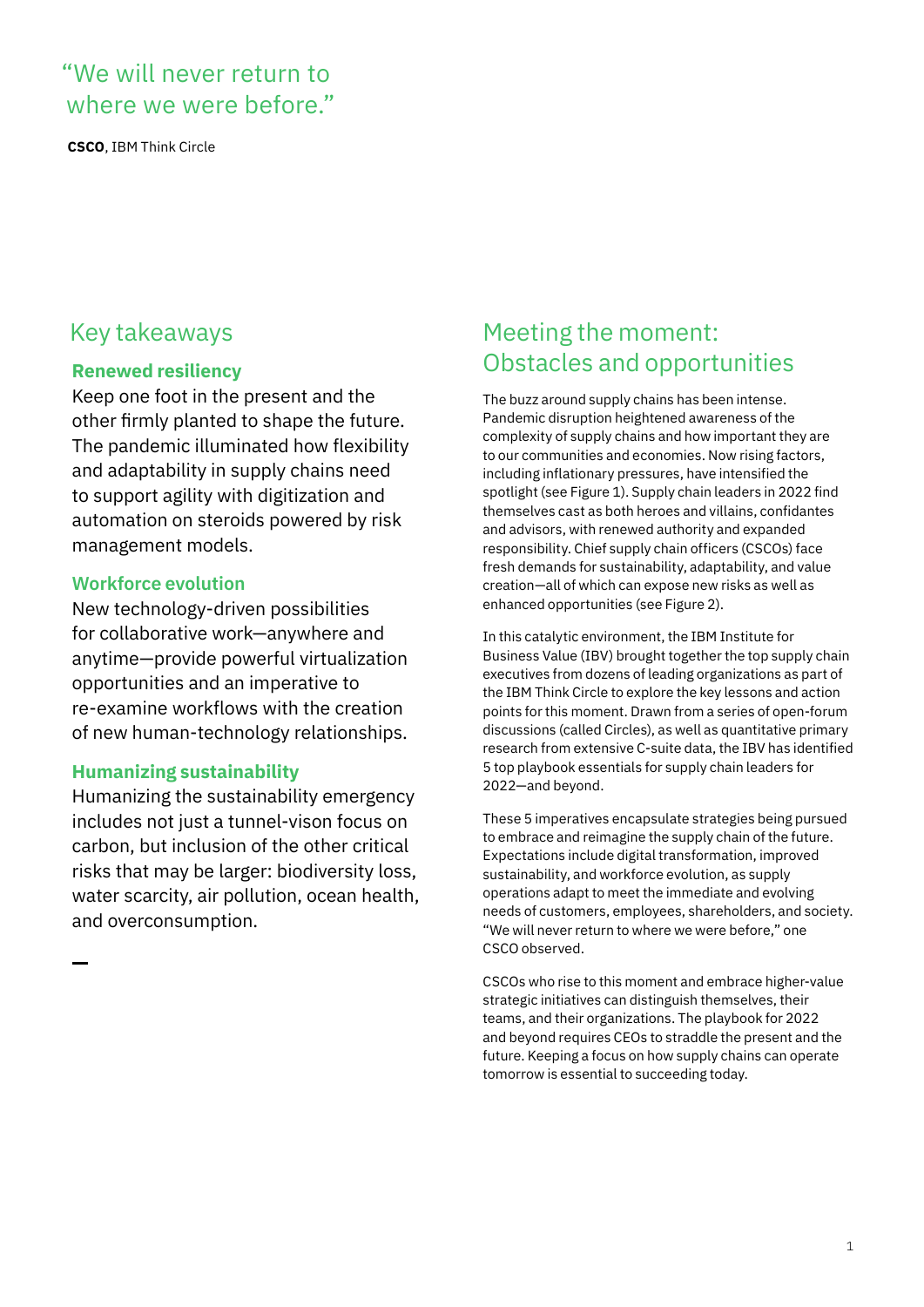CSCOs who embrace higher-value strategic initiatives can distinguish themselves, their teams, and their organizations.

#### **Figure 1**

#### New supply chain obstacles

Supply chain executives have scrambled to rebalance and reimagine their supply chain operations



**To correct this, they have been...**

*Source: IBM Institute for Business Value Smarter Supply Chain Study. 2020. Previously unpublished data.*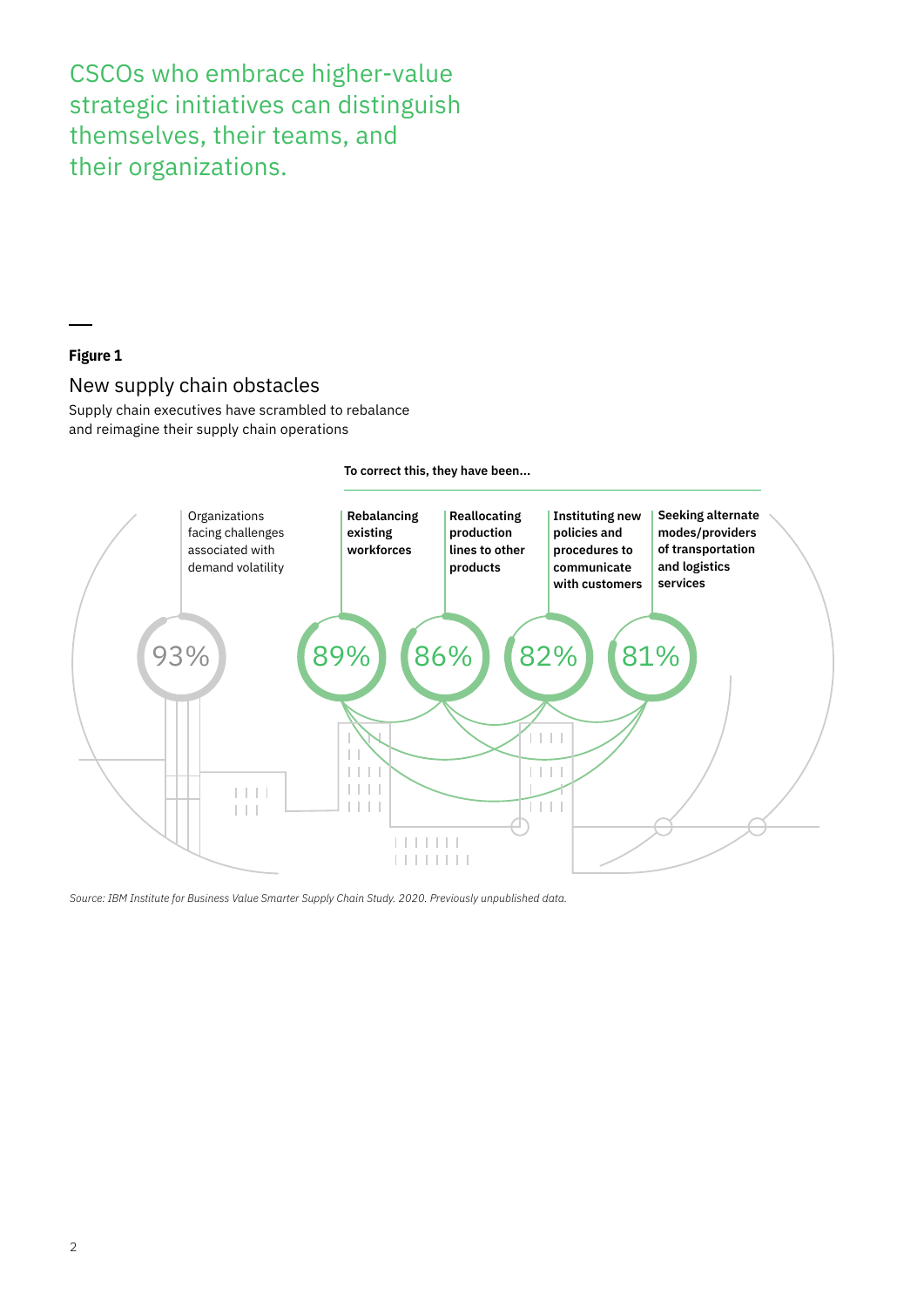#### **Figure 2**

#### New supply chain opportunities

CSCOs leverage an expanding kit of tech-fueled tools for modernizing supply chain operations



*Source: IBM Institute for Business Value Smarter Supply Chain Study. 2020. Previously unpublished data.*

### Drivers of disruption

Supply chain executives agree that what was once "normal" supply chain operational complexity has been made worse by extreme disruption in multiple areas:

*Demand:* New demand patterns have spurred extreme volatility, with some items facing stock-outs and others stockpiled unexpectedly.

*Supply networks:* Shortages in materials, goods, and inventory have heightened the need for accelerated supplier onboarding and expanded ecosystem visibility into inventory volumes and locations.

*Logistics:* Lack of availability of ships, containers, pallets, and trucks have combined with last-mile nightmares as well as capacity-constrained warehouses.

*Workforce:* New ways of working are altering supply chain operations, as are skills gaps, talent shortages, wage discrepancies, and impacts from the "Great Resignation."

*Sustainability:* Regulatory pressure for more sustainable operations has been elevated by demands from consumers, employees, and investors.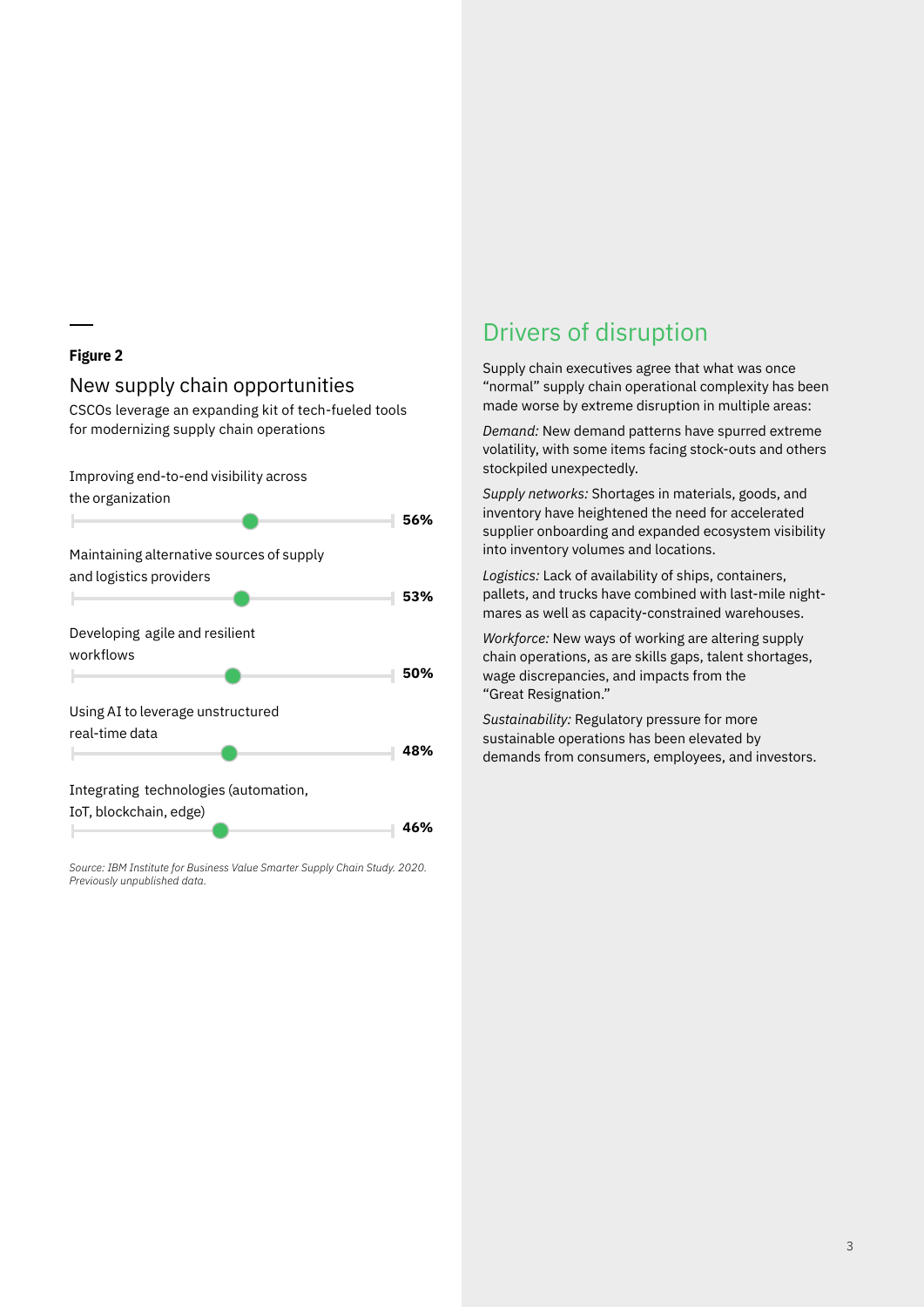The right workforce strategy can be a competitive differentiator, helping CSCOs meet their charge to drive growth and value.

#### **Playbook essential #1: Secure the right supply chain talent**

Great supply chains require great people, with skills and talent primed for the digital future. With around half of the world's population contributing in some way to the supply chain—and almost 40% of jobs in the United States supply chain related—identifying and using the right talent in the right ways is more critical, and more complicated, than ever.<sup>1</sup>

The pandemic has changed ways of working for all business functions, including the supply chain. Flexibility is key, as organizations move toward a clear, reinvented, and "open" workforce strategy. Yet these new systems remain a work in progress for most organizations. In fact, one of the most significant leadership hurdles cited in a recent IBV survey by more than 1 in 3 executives—is promoting collaboration through remote mechanisms in a post-pandemic workforce.<sup>2</sup>

Meanwhile, the competition for talent is heating up, and supply chain leaders need to reinvent the way work gets done in order to compete. In a recent IBV survey, 44% of CSCOs reported that workforce skills and responsiveness are expected to deliver an important competitive advantage by 2023.3

This fluid environment both reflects and flows from new choices by employees—many resigning from supply chain-related jobs, often in hourly wage positions in retail operations, transportation, logistics, and distribution, as part of the "Great Resignation."

The jobs market is becoming increasingly dynamic. Upward pressure on wages has to be built into planning. Some employees are even self-unionizing, representing themselves collectively. There is an impulse to protect against job losses due to automation and, at the same time, to demand skill enhancement initiatives to enable higher-value contributions in the future.

New technology-driven possibilities for collaborative work, including the ability to work anywhere and anytime, provide powerful opportunities—and an imperative to re-examine processes and create new ones. Virtualization has opened opportunities to tap new skills and capabilities through processes and workflows that are digital (automated and intelligent). This extended access to people across the organization—from wider labor pools throughout partner organizations and broader ecosystems—can unlock vast potential.

As CSCOs are increasingly charged with driving growth and delivering value, the right workforce strategy can be a competitive differentiator. By drawing on diverse global talent pools and disrupting old paradigms in talent management, organizations gain new perspectives that lead to innovative ideas and solutions and ultimately create new value.

#### **Playbook essential #2 : Insist on customer centricity**

A focus on customers is not a surprising imperative. Corporate leaders routinely describe the source of their competitive value as: "We own the customer relationship." In fact, in a 2020 IBV study, 61% of CSCOs in outperforming organizations stated that brand value is the organizations' greatest competitive advantage.4

But for supply chain execs right now, customer centricity is like a magic bullet—one that can define their future success. In that same 2020 survey of CSCOs, the IBV found that they plan to reimagine how they work to better deliver customer value as their business models are shifting to a customized customer experience through 2023.5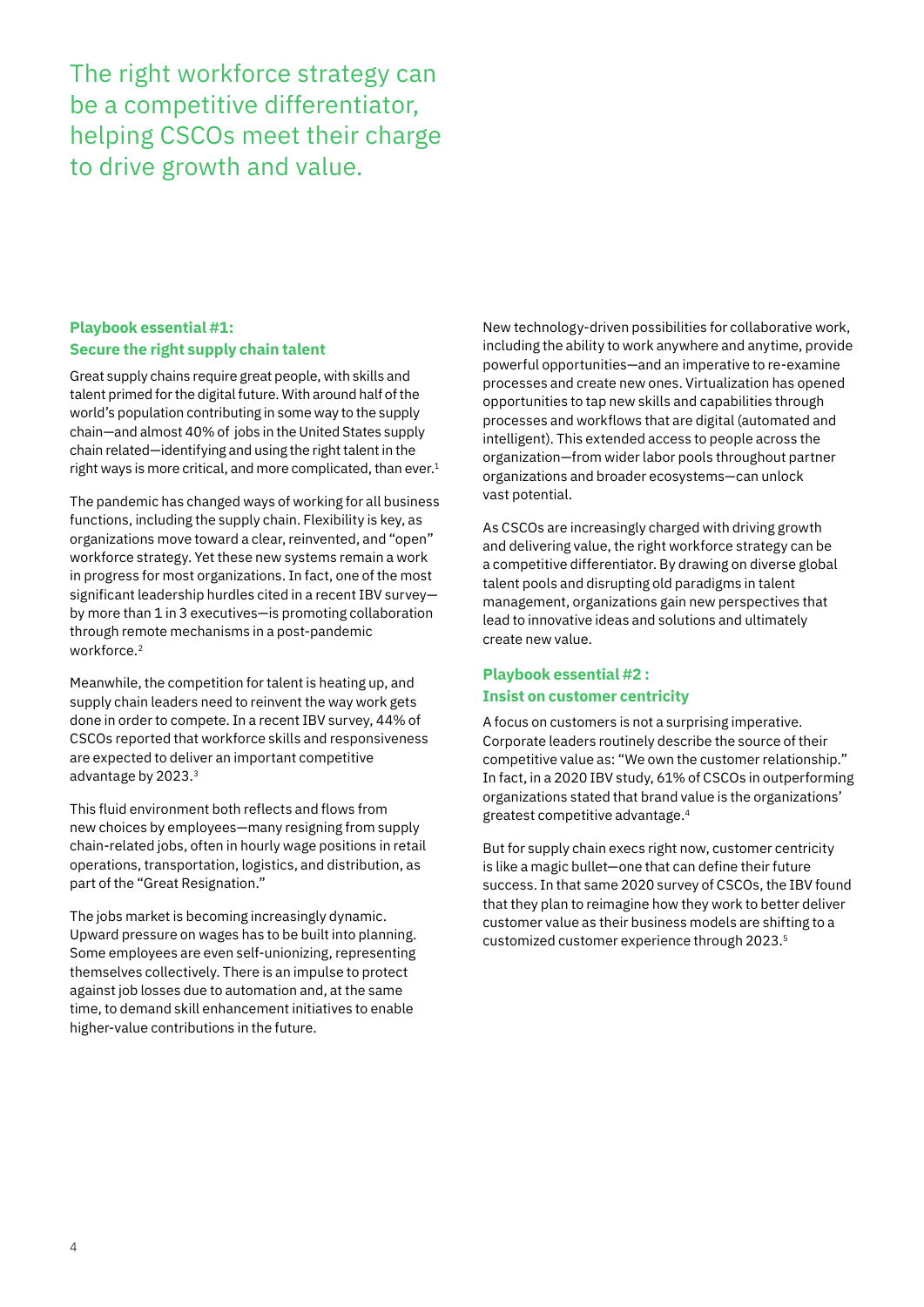### How do we make supply chains a cool place to work?

"With today's technologies, we can reimagine the way work is done. By using AI to enable automation of everyday tasks, insights, responses, and actions, we can build intelligent, data-driven workflows. The efficiencies gained position us to focus on future opportunities.

"What's really important as we think about the way that humanity and technology engage is how we make supply chains a cool place to work? How do we make it easier for people to do their job, to allow them to focus on the strategic and on the important—not just the urgent, but on where they can add more value.

"It's really crucial that we think about removing redundancy in processes, things that are low value, and allow the machines to do those. How do we create touchless processes? We can eliminate the transactional asks and drive seamless end-to-end processes in a touchless way. Let's get to touchless planning. Let's get to touchless financial closing. Think about challenging the norms of the past so that we can drive real value through integrating technology and humanity."

*Jonathan Wright, Managing Partner, Supply Chain & Finance Transformation, Sustainability, IBM*

In response to customer demand, leading supply chain organizations are turning to intelligent automation to help reduce costs and improve workflow efficiency. They are building automated, AI-powered workflows embedded with predictive intelligence, such as dynamic customer response, preventive product/service maintenance, and real-time inventory and delivery status. This automation enables data-supported decisions so organizations can rapidly identify, prioritize, and recommend next-best actions for response, action, and reaction.

Indeed, a cross-section of executives in a recent IBV survey cited an improved customer experience as the top reason for embracing intelligent automation—higher than even reduced costs and improved decision-making.<sup>6</sup> Improved reliability and reduced risk of customer service disruptions were among the benefits named by CSCOs in a 2020 IBV study.7

Establishing customer centricity has to be authentic, CSCOs in our Think Circle have told us. Customers are going to recognize if an initiative is simply there to drive a corporate agenda. And every instance of feedback should be seen as an opportunity for improvement. Even if the organization is focused on internal transformation, building a product pipeline, or undergoing any number of operational improvements, top supply chain leaders note that losing sight of the customer is unacceptable. Mapping customer decision journeys, providing a consistent customer experience across channels, and designing workflows with attention to customer "moments that matter" can help.

Supply chains can deliver differentiation through profound customer centricity and, in some cases, a radically personalized customer experience. Agile operating models can provide near-instant insights that support ecosystems and fluid work unit teams operating across the extended value chain to deliver exceptional experiences at every customer touchpoint (see Figure 3).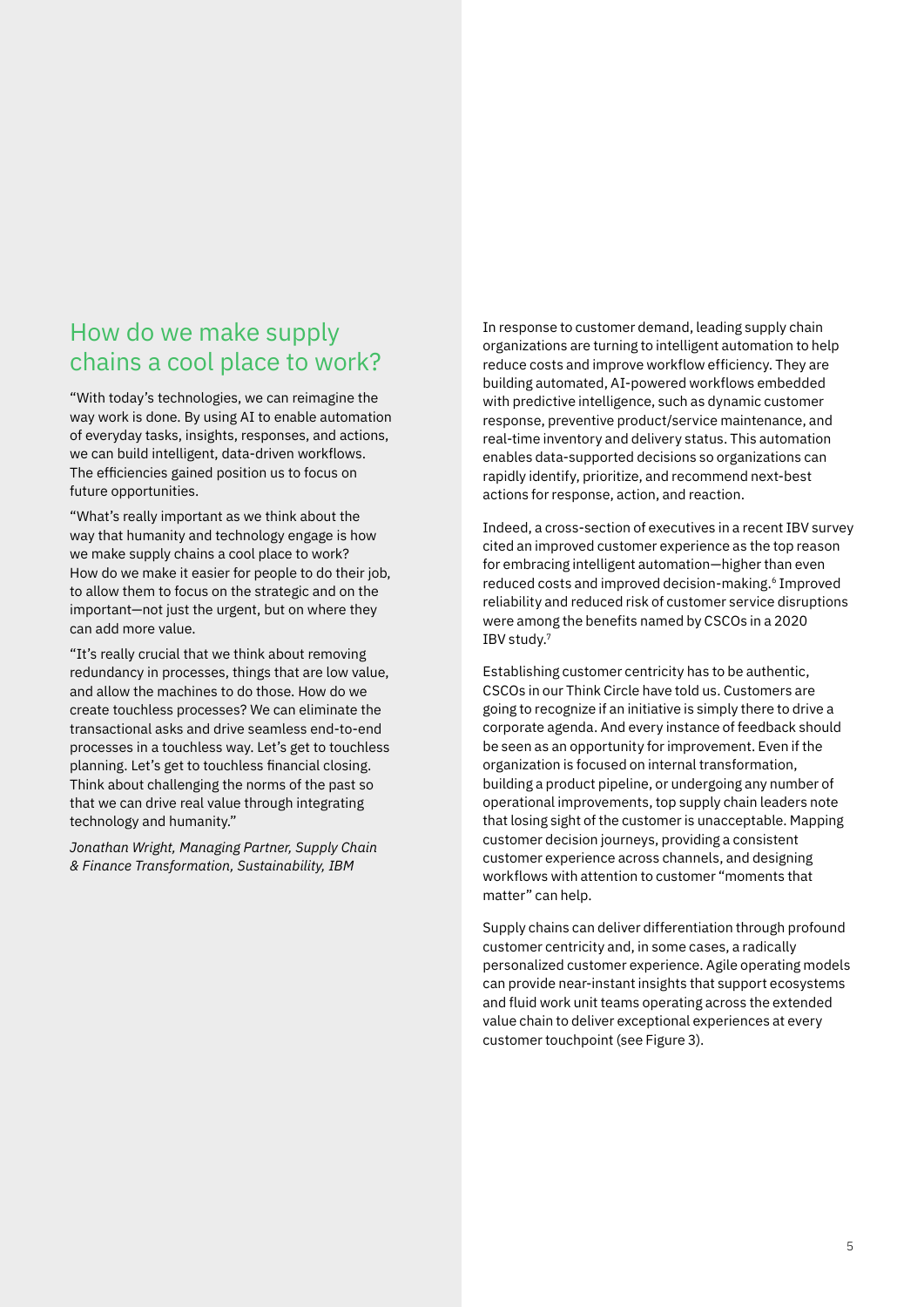Establishing customer centricity has to be authentic. Customers can recognize if an initiative is simply to drive a corporate agenda.

#### **Figure 3**

#### The essential customer experience

Leaders inspire innovation to deliver differentiating value to customers



*\*Butner, Karen, Tom Ivory, Marco Albertoni, and Katie Sotheran. "Automation and the future of work: Creating intelligent workflows across the enterprise." IBM Institute for Business Value. July 2020. \*\*IBM Institute for Business Value Smarter Supply Chain Study. 2020. Previously unpublished data. \*\*\*IBM Institute for Business Value Virtual Enterprise Survey. 2021. Previously unpublished data.*

#### **Playbook essential #3: Embrace sustainability**

Sustainability and stakeholder capitalism have become C-suite imperatives. In a recent IBV study of CSCOs and other C-suite executives, 32% of organizations cited increasing sustainable operations among their most important business priorities—and half of the organizations reported they expect to move toward carbon neutrality by 2024.8

This focus has forced supply chain leaders to become serial innovators—to link social and environmental issues with business solutions, often using purpose as the great connector. Insightful CSCOs can partner with their organization's chief information officer (CIO) to help make this happen. 42% of CIOs in the 2021 IBV CIO study pointed to sustainability as the business area where digital technologies can have the greatest impact over the next 3 years.<sup>9</sup>

Many CSCOs are using a circular economy approach to mitigate near-term cost concerns and focus on long-term value to the customer. Transitioning to a circular economy requires supply chain leaders to embrace a new mindset and develop an appetite for business not-as-usual. Data from multiple sources (internal, public, scientific, marketplace, and so on) can be infused into business processes and decision-making to improve environmental outcomes. Virtualization can underpin the circular economy by applying the 9 Rs of circularity: Refuse, Reduce, Re-use, Repair, Refurbish, Remanufacture, Repurpose, Recycle, Recover (see Figure 4).10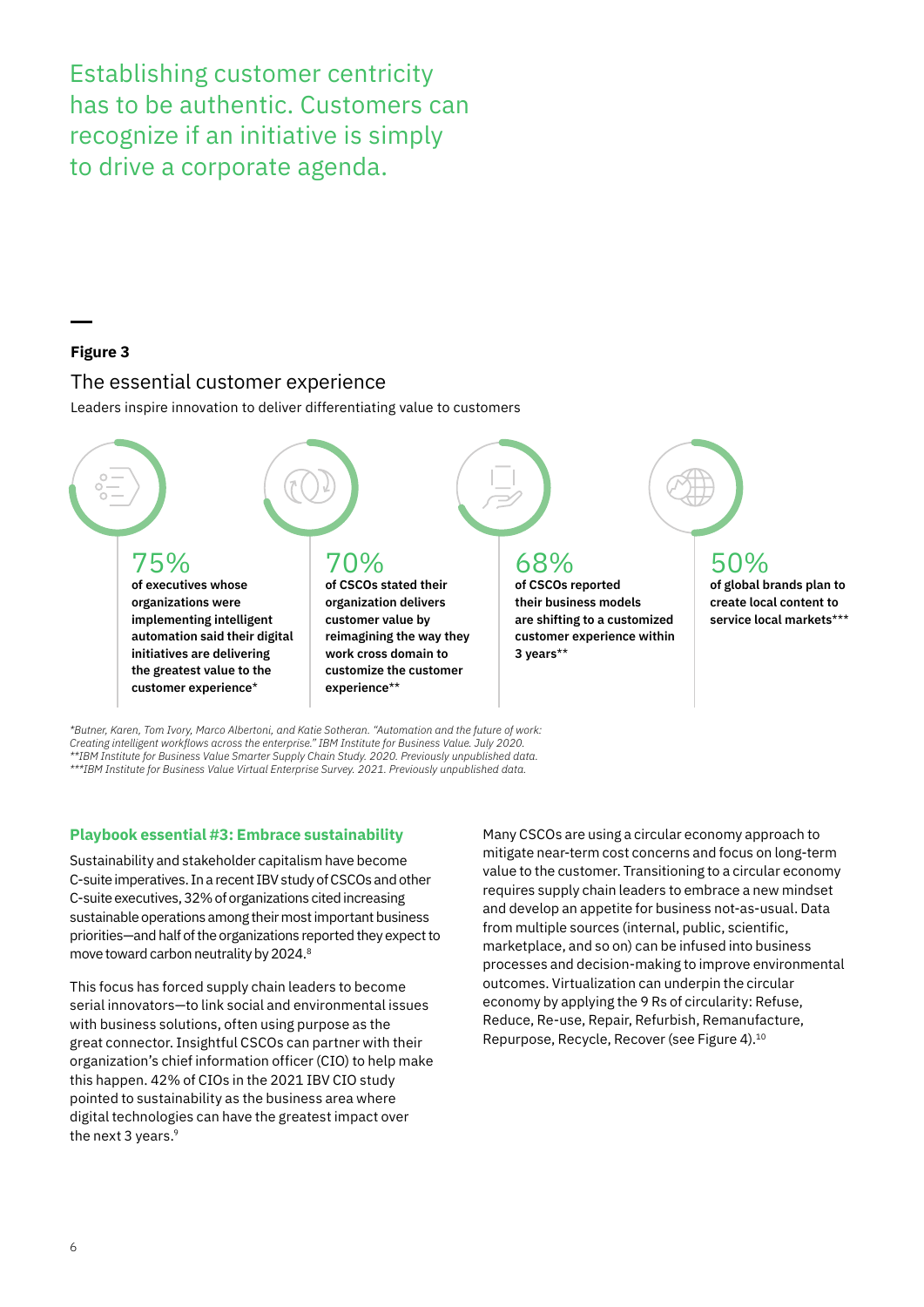Analytics applied to extended supply chain provenance and predictability can help reduce waste and align consumption to sourcing, as well as improve flexibility in the face of disruption. New engines for carbon reduction and renewable energy are expected as climate progress is embedded deeper in the measures of success for all entities. What's more, 78% of supply chain managers reported that they are adopting environmentally sustainable business practices into the demand and supply chain planning functional activities, and 72% have sustainability initiatives incorporated into the procurement and sourcing functional activities.<sup>11</sup>

#### **Figure 4**

#### Rethink sustainability

CSCOs are finding value in the 9 Rs of circularity



*Source: van Buren, Nicole, Marjolein Demmers, Rob Van der Heijden, and Frank Witlox. "Towards a circular economy: The role of Dutch logistics industries and governments." Sustainability. 2016.*

## We are building together the digital future of a more efficient, secure and patient-centric healthcare value chain

"We continue to build and strengthen a consortium across the pharmaceutical industry. 15 major global pharmaceutical companies are working towards a blockchain utility network that can be linked to each company's system, while appropriately safeguarding the confidentiality and security of each company's data. On top of that, we are building applications that allow for a trusted and compliant connectivity with the entire healthcare value chain, connectivity with regulators for product release, and connectivity to distributors all the way down to clinics and healthcare providers. This blockchainbased ecosystem will provide information at the point of dispensing—validating the quality and the provenance of the product through all aspects of transportation and distribution to the clinic and to the patient."

*Brian Thornley, Associate Vice President, Supply Excellence, MSD Pharmaceuticals*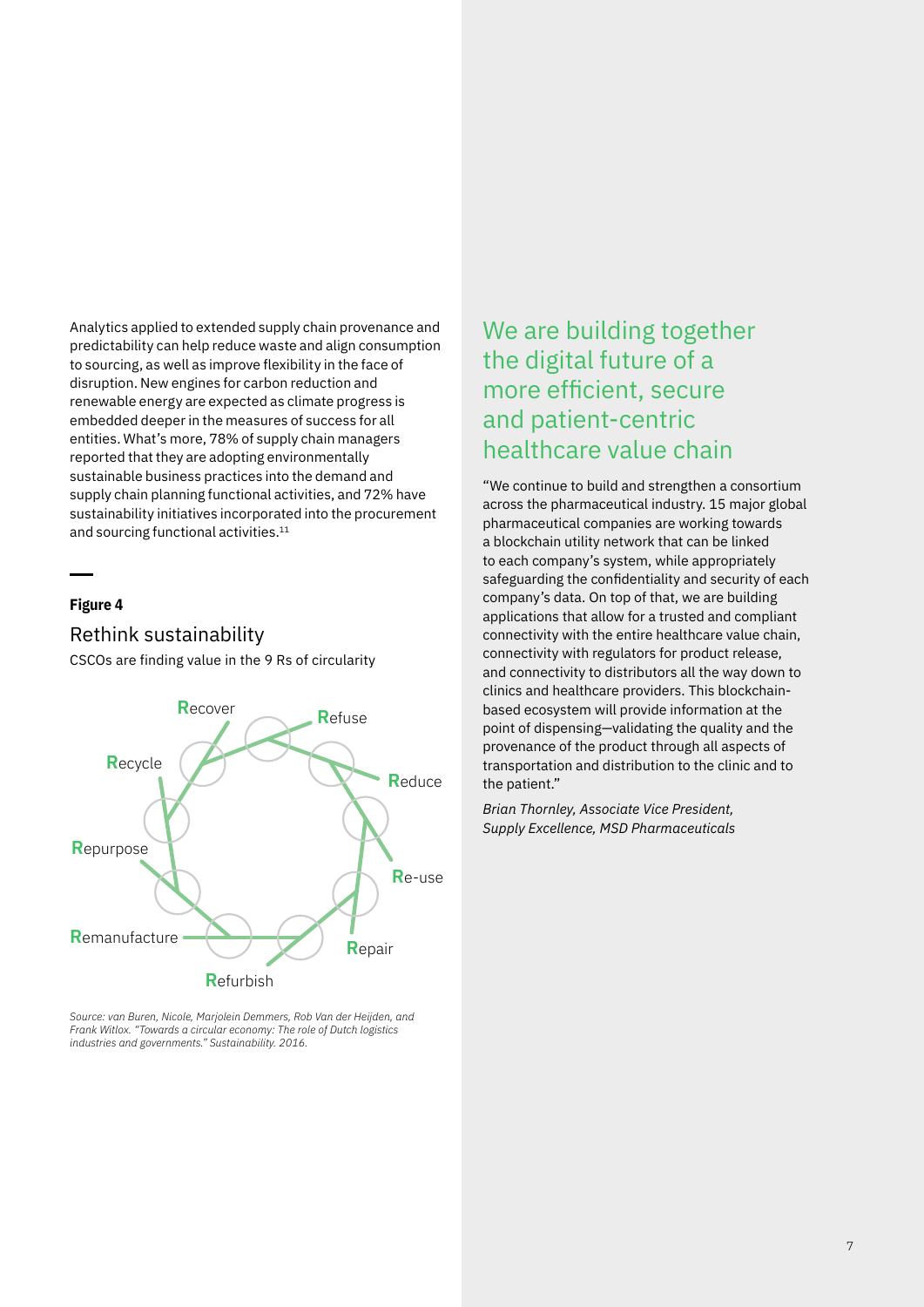Analytics applied to supply chain provenance and predictability can help reduce waste and align consumption to sourcing.

Sustainability is not just environmental or climate related, of course. Too many supply chain leaders have failed to operationalize a full set of environmental, social, and governance (ESG) initiatives and measurements (see Figure 5). A sustainable supply chain encompasses environmental, social, and economic management—in

**Figure 5**

### Building a sustainable supply chain

Integrated technologies help support ESG objectives



#### **The virtual community: Customers, employees, ecosystem partners**

*Environment:* Open innovation can help solve some of the planet's most daunting challenges

*Social:* The extended virtual community supports agility, diversity, and inclusion

*Governance:* Many environmental and social challenges cut across industry sectors requiring new forms of governance



#### **New business platforms and ecosystems**

*Environment:* Platform visibility and transparency enhance ecosystem collaboration

*Social:* New insights to working conditions and sourcing behaviors support cooperation on resolutions

*Governance:* Platforms provide opportunities to promote ethical standards



#### **Human-technology partnerships**

*Environment:* Circularity requires partnerships and technology-enabled platforms

*Social:* New team models and technology create purpose-driven relationships from the home to the community

*Governance:* Ethics and governance issues arise as technology weaves into our lives

*Source: IBM Institute for Business Value analysis.*

ways that have dramatically expanded since the pandemic. COVID-19 taught us that existential health risks threats are real; that industries can come together across the global economy to address a problem; and that the well-being of employees and customers is as important to organizations as the condition of the planet.



#### **Virtualization and new ways of working**

*Environment:* Remote working can support decarbonization by reducing office space and commuting

*Social:* AI-powered workflows leverage continuous learning and new skill enhancements

*Governance:* Agile and virtual operating models can uncover new opportunities for stakeholder engagement



#### **Hybrid cloud and exponential technologies**

*Environment:* Analytics for operational predictability can reduce waste and reinforce the circular economy agenda

*Social:* Digital twins model the physical to simulate sustainable practices in infrastructure and impact decisions

*Governance:* Stakeholder entrepreneurship can provide a holistic lens of people, planet, purpose, and profit impact



#### **Intelligent Workflows and transparency**

*Environment:* Intelligent Workflows can monitor and provide insights into energy, water, and waste management

*Social:* Customers and employees make purchase and work choices based on trust in the organization's values

*Governance:* Increased visibility and transparency can transform the way economies operate and govern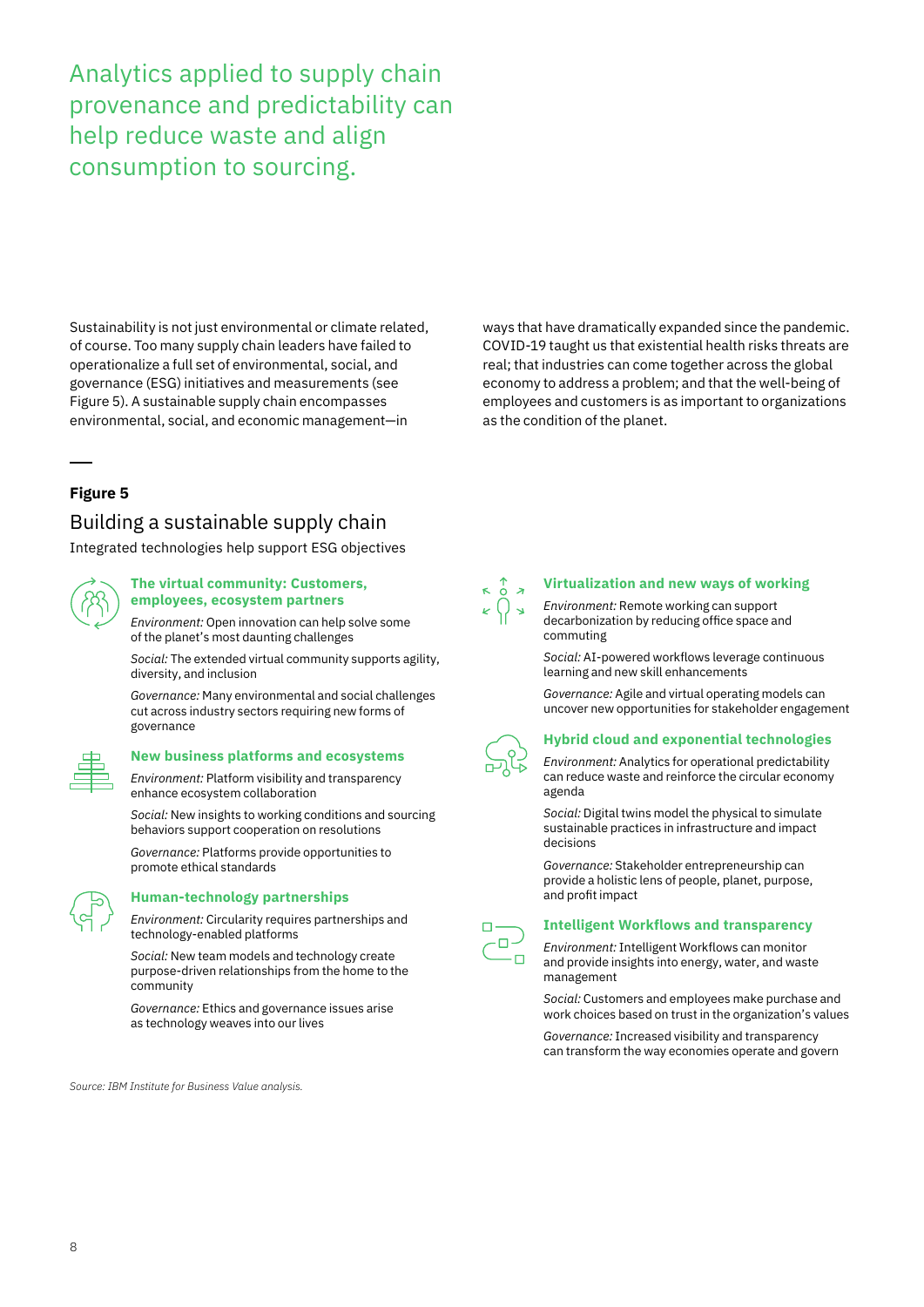In this way, sustainability efforts must address environmental challenges—promoting greenhouse gas reduction/carbon neutrality, water management, air pollution, ocean health, biodiversity, energy management, and the like—but they also need to encompass employee wellness, diverse and equitable workplaces, and ethical supplier relationships. From a business perspective, these types of efforts enable organizations to differentiate themselves by turning environmental and social challenges into marketplace opportunities that can benefit both society and the individual enterprise. Such integrated enterprise sustainability practices can build lasting brand value and competitive advantage.

#### **Playbook essential #4: Invest in automation**

CSCOs in our Think Circle say they look to bring automation and humans together to improve human work (see Figure 6). Sensor technology, computing power, and edge processing can provide digital workers and robots with robust AI capabilities. In recent IBV research, CSCOs reported that they anticipate value beyond efficiency gains when they apply intelligent automation—from improved customer experiences to faster response times.12

When the physical operations are automated and digitized with robotics (drones, robots), robotic process automation, and intelligent workflows, the value employees deliver can be greatly amplified. The combination of physical workers with digital workers drives operational velocity with low- or no-touch operations in manufacturing, distribution, transportation, and field service asset maintenance.

Implementing automation is not without its challenges, say CSCOs. Among the obstacles they cited in a recent IBV study: refinement of internal strategies with clear objectives and outcomes (noted by 43% of respondents); the need to re-engineer the misalignment of workflows to support automated decision-making (42%); and the increased complexity of the IT architecture needed to implement and scale  $(42\%)$ .<sup>13</sup>

### This is a true call to action

"We must humanize the sustainability emergency. This is a call to action—the relationship surrounding equity for all. We are experiencing 'carbon tunnel vision.' So many executives are only talking about net-zero transitions. There are other critical risks that are larger, including: biodiversity loss, water scarcity, air pollution, ocean health, and overconsumption. Sustainability is the next systemic impact on the entire system—and supply chains are front and center to build a better planet for us all."

*Sheri Hinish, Sustainability Services Leader, IBM*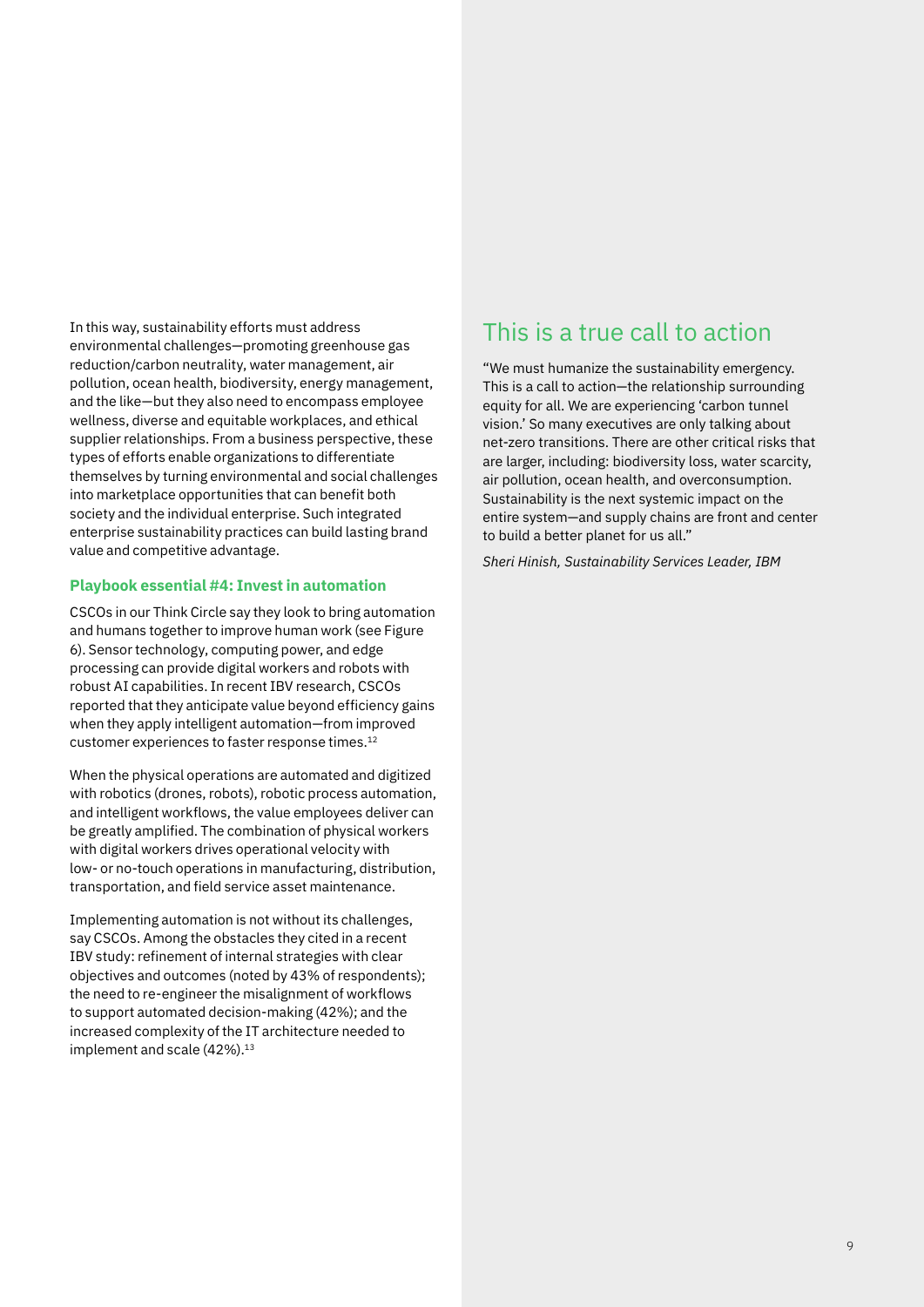When humans and machines are working in tandem, the goal is to elevate the value created by all.

#### **Figure 6**

#### From emerging to essential

Intelligent automation offers new tools to fuel supply chain sophistication



*Source: Butner, Karen, Tom Ivory, Marco Albertoni, and Katie Sotheran. "Automation and the future of work: Creating intelligent workflows across the enterprise." IBM Institute for Business Value. July 2020. Q. To what extent has your organization implemented the following technologies? 3, 4, 5. pilot, full production, scaled across the enterprise.*

Nonetheless, the business case for addressing these challenges is embraced across the organization. In fact, 80% of executives across functions whose organizations were scaling intelligent automation expected their organization to outperform the competition in revenue growth by 2023.14

By overcoming misalignments, CSCOs can extend the end-to-end connectivity among contributing supply chain players. The use of digital twins can virtualize models to simulate and analyze digital automation as applied to the concrete world. (A digital twin is the virtual representation of a physical object or system across its lifecycle, using real-time data and other sources to enable learning and reasoning, while dynamically recalibrating for improved decision-making.) Data-led innovation can also support segmentation and localization strategies. Many CSCOs are integrating segmentation principles into their supply chain modeling parameters so that they can automate the decision-making used in designing their supply chains. They are building the rules into algorithms.

With extreme automation, the human workforce may be put under new pressure—with algorithms taking on repetitive tasks at the same time that employees are fragmented into remote work environments. To optimize the human-machine partnership across supply chain activities, leading CSCOs are prioritizing the reskilling of workforce talent to perform higher-value tasks, such as analytics and workflow monitoring. The goal, when humans and machines are working in tandem, is to elevate the value created by all.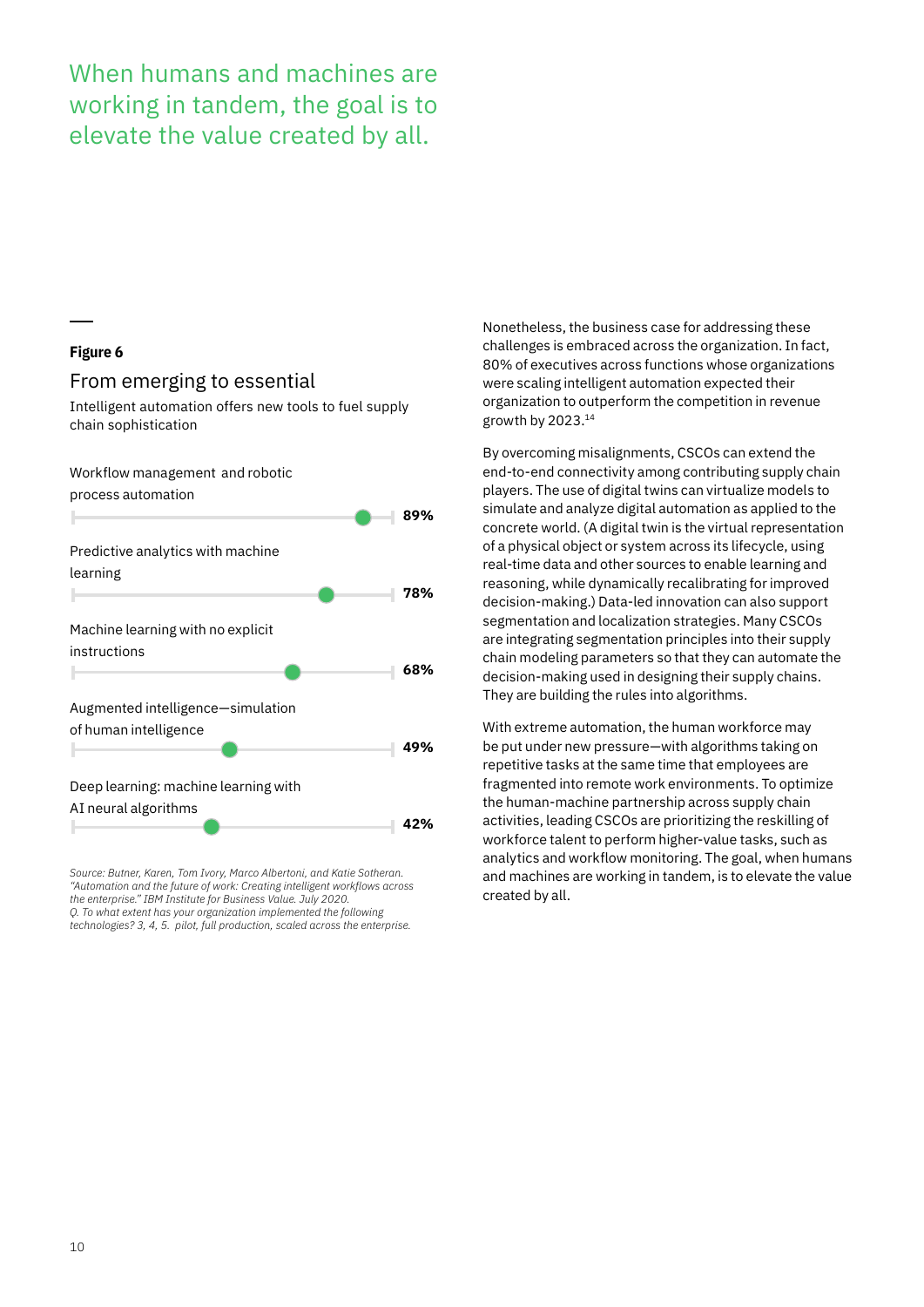### Digital acceleration is the new mantra

"Digital acceleration is the new mantra. Continuous balancing. We need to maintain a laser focus on data-based decision-making. Improving the digital view of the supply chain—digital twins of everything. Improving algorithms. Improving the organization fluidity as well."

*Dr. Dirk Holbach, Corporate Senior Vice President and Chief Supply Chain Officer, Henkel*

#### **Playbook essential #5: Model risk in new ways**

"CSCOs need to have one foot in the present and the other firmly planted in the future to manage the present and shape the future," one CSCO told us. That applies perhaps most dramatically to supply chain risk analysis and mitigation. The pandemic illuminated how flexibility and adaptability in supply chains need to support resiliency and risk management, facilitating the development and expansion of real-time demand data and supply signals. A recent IBV benchmarking study revealed that 71% of organizations shared supply and demand data in real time to a significant extent.<sup>15</sup>

These more acute risk realities are pushing CSCOs and supply chain operations beyond traditional planning methodologies. Operating models are becoming both predictive and proactive to anticipate issues and prepare for unpredictable ones.

Some organizations are bifurcating their supply chains into 2 modes running on 2 different philosophies. The first follows a predictive approach, exploiting efficiencies by using advanced analytics, data modeling, and automation to drive reliability and deliver a frictionless experience. The other mode is more proactive, addressing high variability and unexpected disruption while embracing exponential technologies (AI, edge computing, intelligent workflows, and even quantum) to use immediate data across the entire supply chain, including tier 2, 3, and 4 suppliers. These dual capabilities help an enterprise to be "always-on," providing continuity in dynamic markets, CSCOs say, while also allowing them to maintain focus on the future.

Another strategic modality CSCOs are deploying is moving from cost competitiveness to risk competitiveness. The emphasis here is on diversified sourcing models, including localization and near-shoring of production to build risk resilience.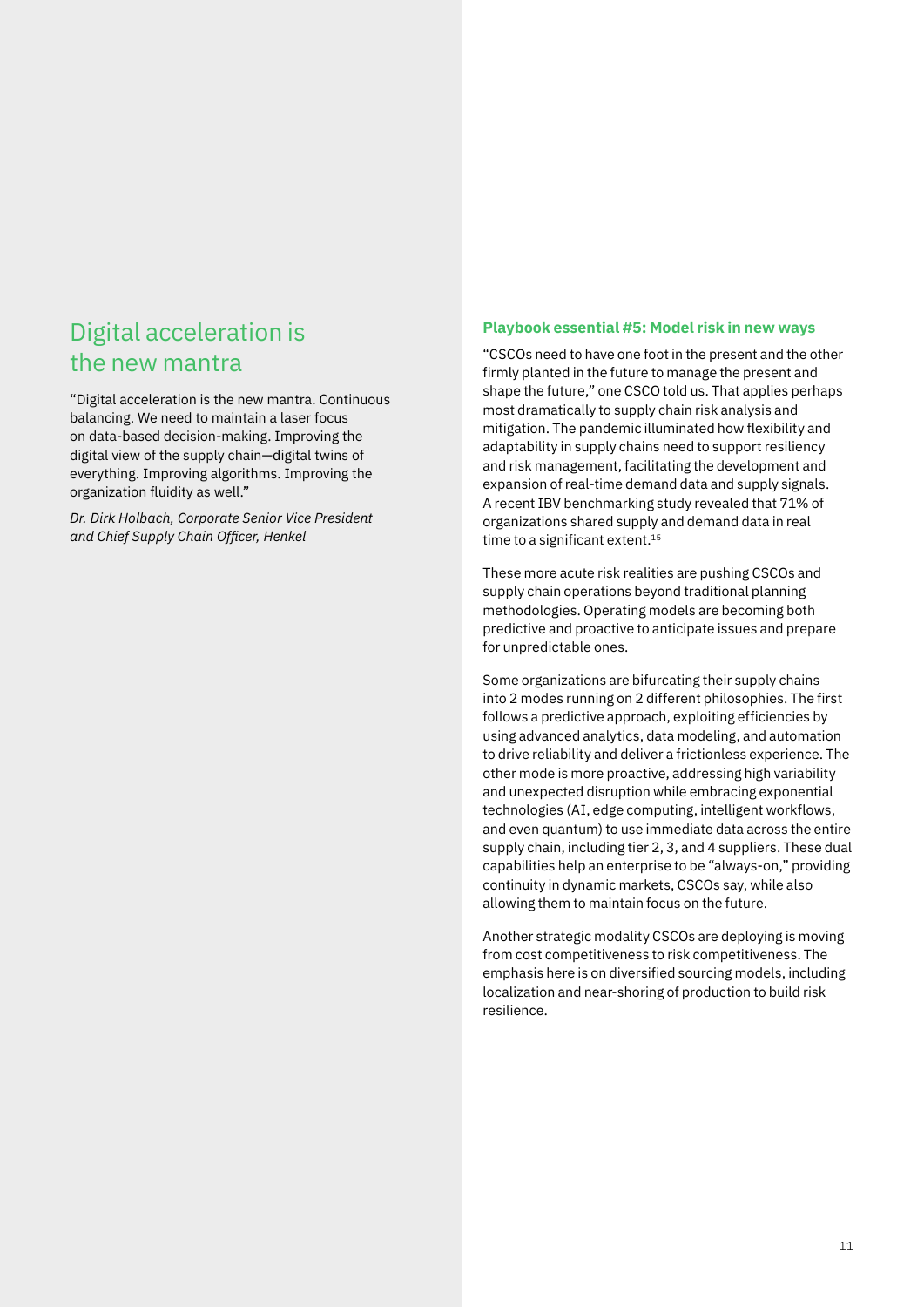Other CSCOs are leaning into segmentation models to control risk. Parsing the supply chain by segment allows an emphasis on tighter collaboration with suppliers boasting differentiated skills and capabilities. These modeling systems can offer segmentation based on volatility, value, frequencies of supply, and lot size horizons.

An additional risk model to note: one built around countryspecific policies. The pandemic halted production in some locales that, until then, were fueling global supplies. In response, almost every country now is seeking to source some portion of supplies within their own borders. Some government vendors explicitly require a certain amount of locally produced product. Industries, especially those that are very much government connected, need to evaluate the risk and cost equation of various government policies on their supply networks.

Given these new risk requirements and tools, it's no surprise that 50% of organizational leaders cite "technology-infused workflows" as one of the most important areas of competitive advantage for the next 3 years, according to a 2021 IBV survey.16 These tech and data advances can provide real-time insights and automated decision-making while helping to lower risk profiles. They also allow the human workforce to focus on high-value, high-volatility situations and conditions that deserve special attention.

### We have learned a great new lesson

"The complexities of digitization, supply chain requirements, supply chain disruptions, ecosystems, recycling technologies, and the like... It is literally impossible to have somebody to connect all the dots. That's where talent and diversity come in. If you don't have a diverse workforce, it's impossible to manage that level of complexity. We have learned a great new lesson. We must rethink and redesign the organization and its supply chains of the future."

*Jeroen Diderich, Vice President and General Manager, Label and Graphic Materials, Avery Dennison Corp.*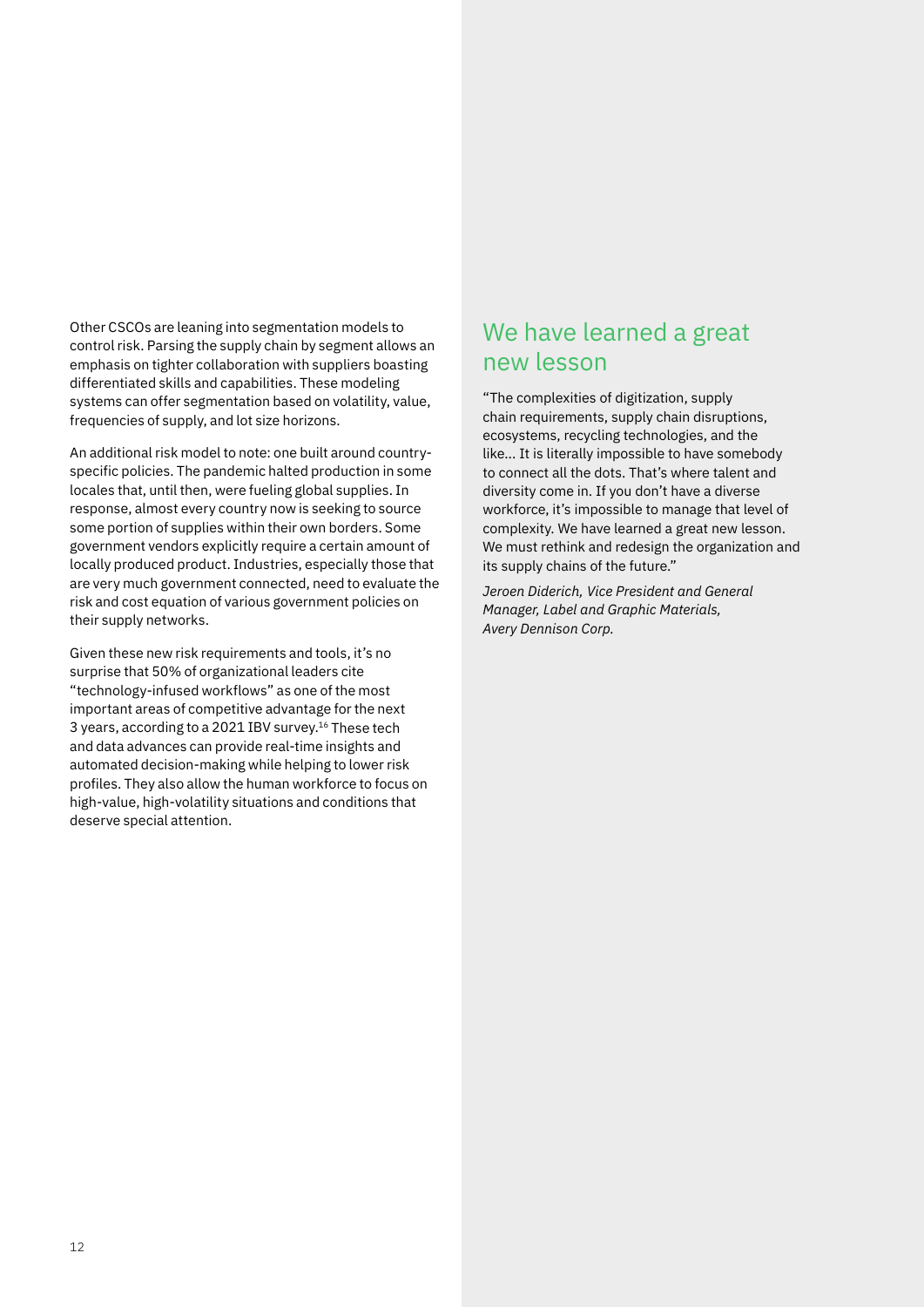### Action guide *Forging the future of supply chains*

"What's the next generation of supply chain?" posed one global CSCO in our Think Circle. "We need to have tight collaboration, tighter technology partnerships with strategic partners sharing data—trusted and secure data and we need to drive the integration that historically only came from ownership. Digital transformation in all areas of the business is a must—data analytics, decision-making based upon data."

Supply chains used to be measured by perfection. The IBV anticipates that going forward, great ones will be measured by their resilience and agility as they adapt and overcome. They should be defined by world-class, available-everywhere talent that is focused on an exceptional customer experience. They can be powered by new technologies and data that capture market share through end-to-end visibility, which can be accessed from the factory floor, a delivery truck, or an AI-enabled control tower. They should operate with sustainability, driving down costs and uncovering new opportunities. And all these elements can come together to create more adaptable and effective risk structures.

The massive explosion of data sources and micro-insights born from extreme digitization provides the opportunity to solve complex problems in all these areas. But with data and information being the raw materials of new, automated workflows, the value of that data is very dependent upon the transparency, trust, and security of the sources (enterprise internal, supply chain partner ecosystem, customer insights). These factors should be considered by the many CSCOs who are building AI-enabled platforms for shared visibility across their ecosystems.

Every CSCO should ask the following questions as they look to develop and operate a more optimized supply chain operation in 2022 and beyond:

#### **Are we doing all we can to identify, empower, reskill, and upskill the best supply chain talent?**

- Are we continually exploring new ways of working and virtualized collaboration?
- Are we updating our recruitment, compensation, and career-tracking approaches to match the shifting talent marketplace?
- Are we empowering wider labor pools through ecosystems and focusing our people assets on higher-value tasks?

#### **Are we focusing on and anticipating evolving customer needs?**

- Are we looking at every instance of feedback as an opportunity for improvement?
- Are we exploring radically personalized customer experiences and providing near-instant insights at every customer touchpoint?
- Are we mapping customer decision journeys, providing a consistent customer experience across channels, and designing workflows with attention to customer "moments that matter"?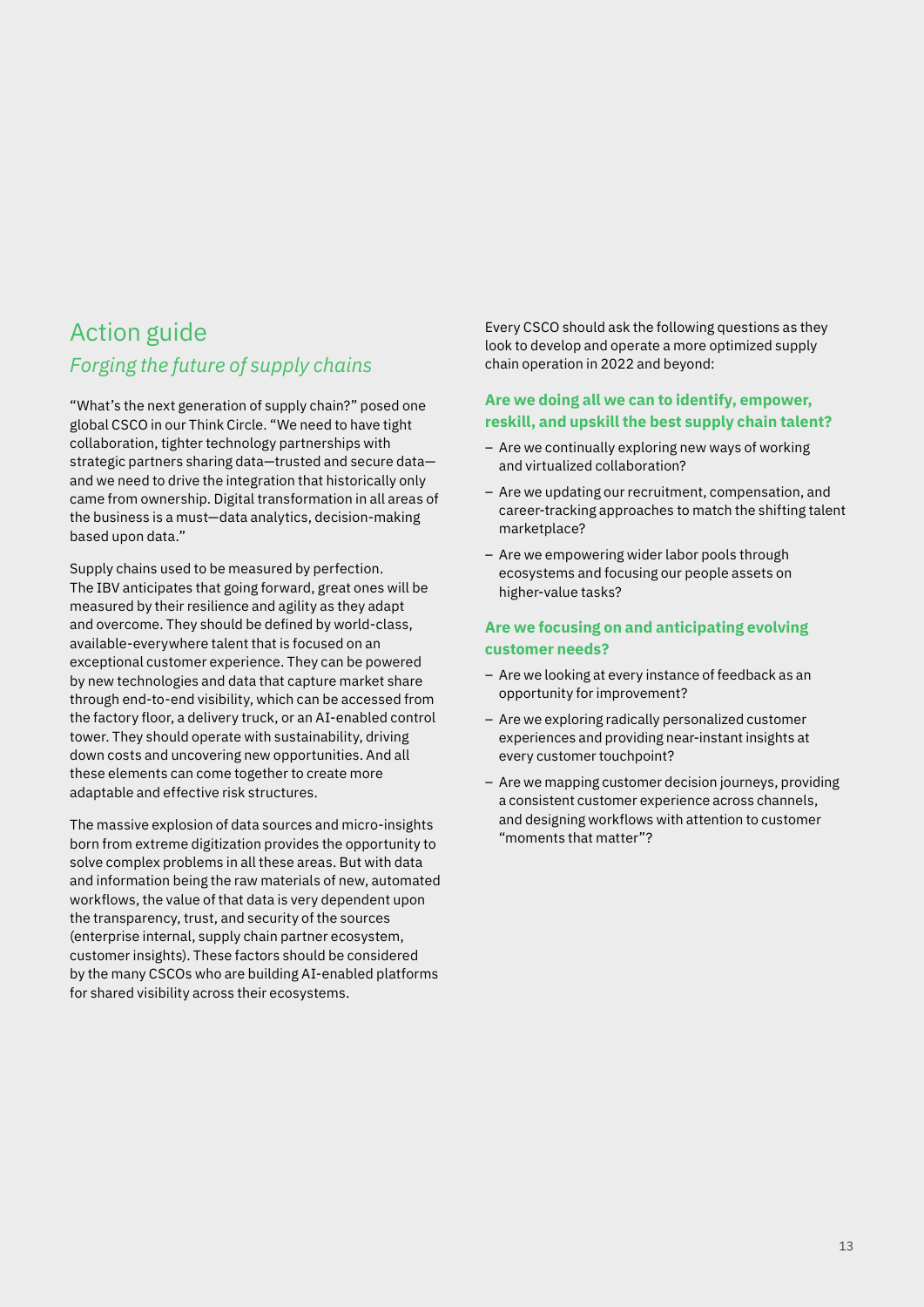### *Action guide continued*

#### **Have we made sustainability one of our most important business priorities?**

- Are we operationalizing a full set of environmental, social, and economic initiatives and measurements?
- Are we approaching sustainability as serial innovators, linking environmental and social issues with business solutions?
- Are we partnering with CIOs to apply digital technologies to the challenges and opportunities of sustainability?

#### **Are we consistently investing in the near-term and long-term potential of automation?**

- Are we providing robust AI and automation capabilities to speed insights and decision-making and empower our human talent?
- Are we extending end-to-end connectivity among contributing supply chain players?
- Are we integrating segmentation principles into supply chain modeling parameters, building the rules into algorithms?

#### **Are we exploring new risk models to amplify resiliency?**

- Are we experimenting beyond traditional modeling methodologies?
- Are we focusing on both predictive and proactive approaches to better anticipate the likely scenarios and prepare for unpredictable ones?
- Are we implementing technology-infused workflows to better provide real-time insights, automated decisionmaking, and reduced risk profiles?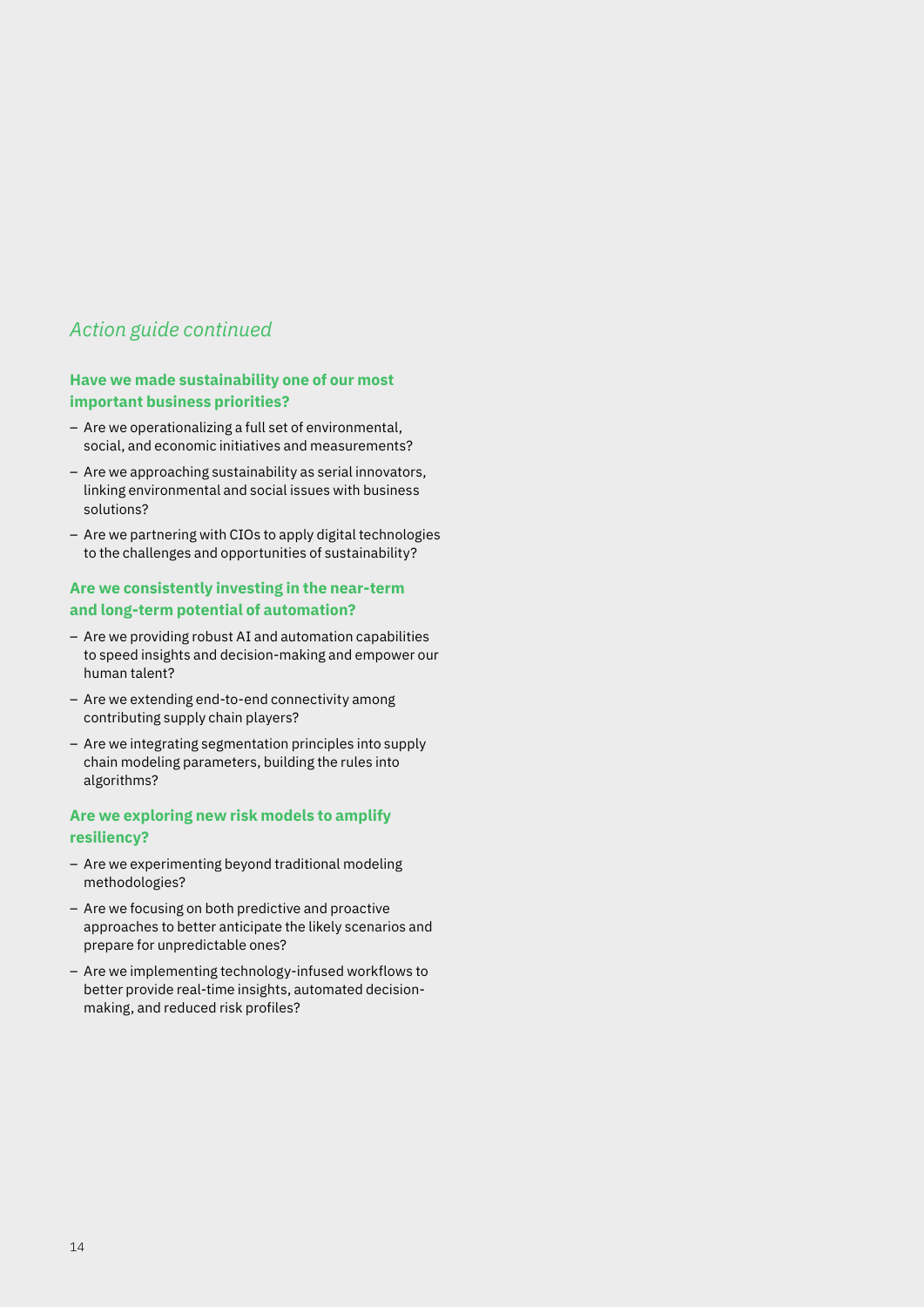### Notes and sources

- 1 "The Hot Supply Chain Management Job Market: How to Take Advantage." Supply Chain Careers. [https://supplychaincareers.com/](https://supplychaincareers.com/supply-chain-management-job-market/#) [supply-chain-management-job-market/#](https://supplychaincareers.com/supply-chain-management-job-market/#)
- 2 IBM Institute for Business Value Virtual Enterprise Survey. 2021. Previously unpublished data.
- 3 IBM Institute for Business Value Smarter Supply Chain Study. 2020. Previously unpublished data.
- 4 Ibid.
- 5 Ibid.
- 6 Butner, Karen, Tom Ivory, Marco Albertoni, and Katie Sotheran. "Automation and the future of work: Creating intelligent workflows across the enterprise." IBM Institute for Business Value. July 2020. Previously unpublished data. [https://ibm.co/](https://ibm.co/automation-workflows) [automation-workflows](https://ibm.co/automation-workflows)
- 7 IBM Institute for Business Value Smarter Supply Chain Study. 2020. Previously unpublished data.
- 8 "The Virtual Enterprise: The Urgency of Sustainability and Impact." IBM Institute for Business Value. November 2021. [https://ibm.co/](https://ibm.co/virtual-enterprise-sustainability) [virtual-enterprise-sustainability](https://ibm.co/virtual-enterprise-sustainability)
- 9 "The 2021 CIO Study. The CIO Revolution: Breaking barriers, creating value." IBM Institute for Business Value. November 2021. [https://ibm.](https://ibm.co/c-suite-study-cio) [co/c-suite-study-cio](https://ibm.co/c-suite-study-cio)
- 10 van Buren, Nicole, Marjolein Demmers, Rob Van der Heijden, and Frank Witlox. "Towards a circular economy: The role of Dutch logistics industries and governments." Sustainability. 2016. [https://www.mdpi.](https://www.mdpi.com/2071-1050/8/7/647/htm) [com/2071-1050/8/7/647/htm](https://www.mdpi.com/2071-1050/8/7/647/htm)
- 11 Balta, Wayne, Manish Chawla, Jacob Karl Dencik, and Spencer Lin. "Sustainability as a transformation catalyst: Trailblazers turn aspiration into action." IBM Institute for Business Value. January 2022. Previously unpublished data. [https://ibm.co/](https://ibm.co/sustainability-transformation) [sustainability-transformation](https://ibm.co/sustainability-transformation)
- 12 Butner, Karen, Tom Ivory, Marco Albertoni, and Katie Sotheran. "Automation and the future of work: Creating intelligent workflows across the enterprise." IBM Institute for Business Value. July 2020. [https://ibm.co/](https://ibm.co/automation-workflows) [automation-workflows](https://ibm.co/automation-workflows)
- 13 Ibid.
- 14 Butner, Karen, Tom Ivory, Marco Albertoni, and Katie Sotheran. "Automation and the future of work: Creating intelligent workflows across the enterprise." IBM Institute for Business Value. July 2020. [https://ibm.co/](https://ibm.co/automation-workflows) [automation-workflows](https://ibm.co/automation-workflows)
- 15 IBM Institute for Business Value Benchmarking Study, Supply Chain Planning. 2021. Previously unpublished data.
- 16 IBM Institute for Business Value Virtual Enterprise Survey. 2021. Previously unpublished data.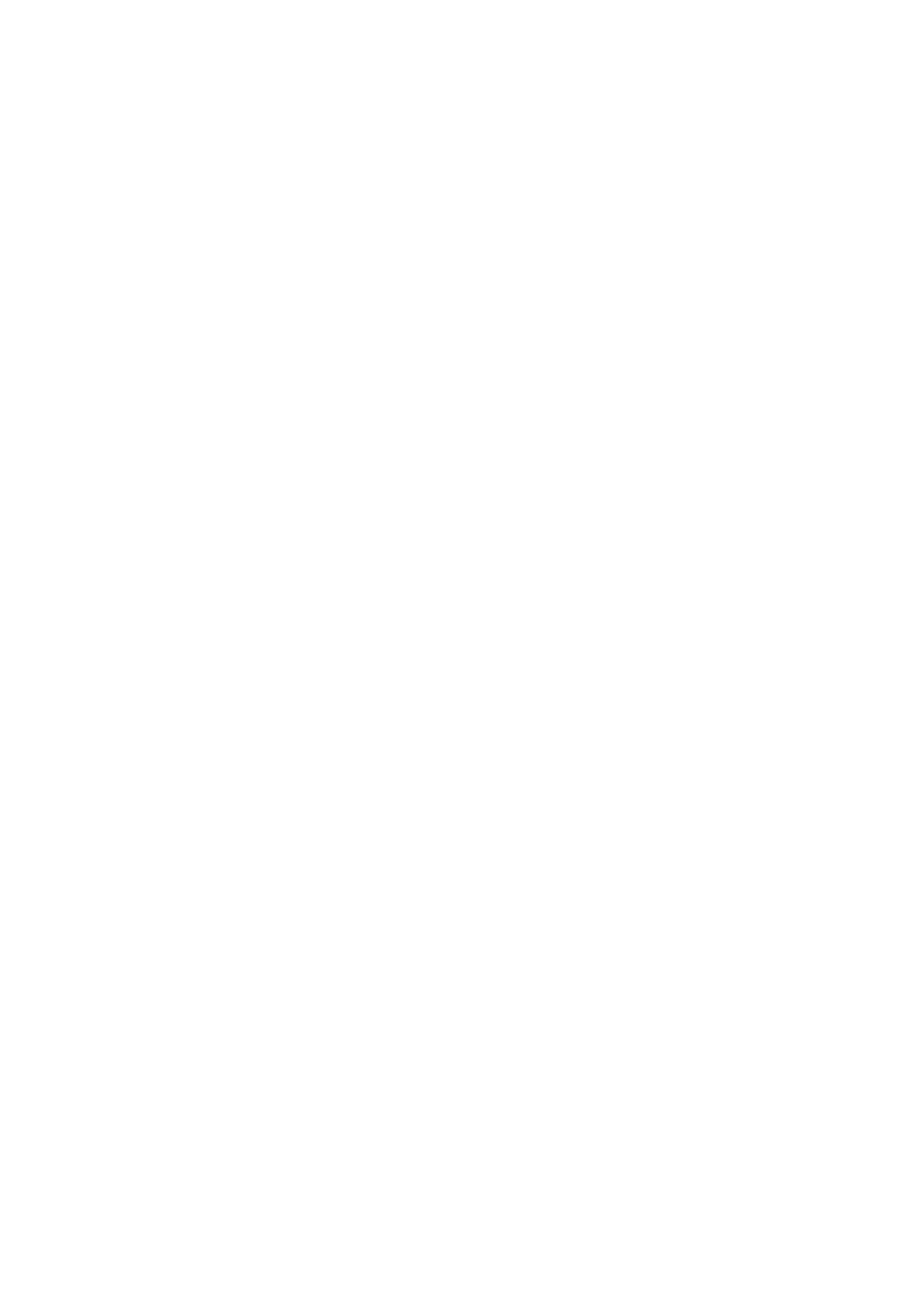### Related reports

#### **The Magic of Extended Intelligent Workflows**

"The Virtual Enterprise: The magic of extended intelligent workflows." IBM Institute for Business Value. September 2021. [https://ibm.co/](https://ibm.co/virtual-enterprise-intelligent-workflows) [virtual-enterprise-intelligent-workflows](https://ibm.co/virtual-enterprise-intelligent-workflows)

#### **The Urgency of Sustainability and Impact**

"The Virtual Enterprise: The Urgency of Sustainability and Impact." IBM Institute for Business Value. November 2021.<https://ibm.co/virtual-enterprise-sustainability>

#### **The 2021 CIO Study**

"The 2021 CIO study: The CIO revolution." IBM Institute for Business Value. November 2021. [https://ibm.](https://ibm.co/c-suite-study-cio) [co/c-suite-study-cio](https://ibm.co/c-suite-study-cio)

### About Expert Insights

Expert Insights represent the opinions of thought leaders on newsworthy business and related technology topics. They are based upon conversations with leading subject matter experts from around the globe. For more information, contact the IBM Institute for Business Value at [iibv@us.ibm.com](mailto:iibv%40us.ibm.com?subject=).

© Copyright IBM Corporation 2022

IBM Corporation New Orchard Road Armonk, NY 10504 Produced in the United States of America February 2022

IBM, the IBM logo, and [ibm.com](http://www.ibm.com) are trademarks of International Business Machines Corp., registered in many jurisdictions worldwide. Other product and service names might be trademarks of IBM or other companies. A current list of IBM trademarks is available on the web at "Copyright and trademark information" at: [ibm.com/legal/](http://www.ibm.com/legal/copytrade.shtml) [copytrade.shtml.](http://www.ibm.com/legal/copytrade.shtml)

This document is current as of the initial date of publication and may be changed by IBM at any time. Not all offerings

are available in every country in which IBM operates.

THE INFORMATION IN THIS DOCUMENT IS PROVIDED "AS IS" WITHOUT ANY WARRANTY, EXPRESS OR IMPLIED, INCLUDING WITHOUT ANY WARRANTIES OF MERCHANTABILITY, FITNESS FOR A PARTICULAR PURPOSE AND ANY WARRANTY OR CONDITION OF NON-INFRINGEMENT. IBM products are warranted according to the terms and conditions of the agreements under which they are provided.

This report is intended for general guidance only. It is not intended to be a substitute for detailed research or the exercise of professional judgment. IBM shall not be responsible for any loss whatsoever sustained by any organization or person who relies on this publication.

The data used in this report may be derived from third-party sources and IBM does not independently verify, validate or audit such data. The results from the use of such data are provided on an "as is" basis and IBM makes no representations or warranties, express or implied.